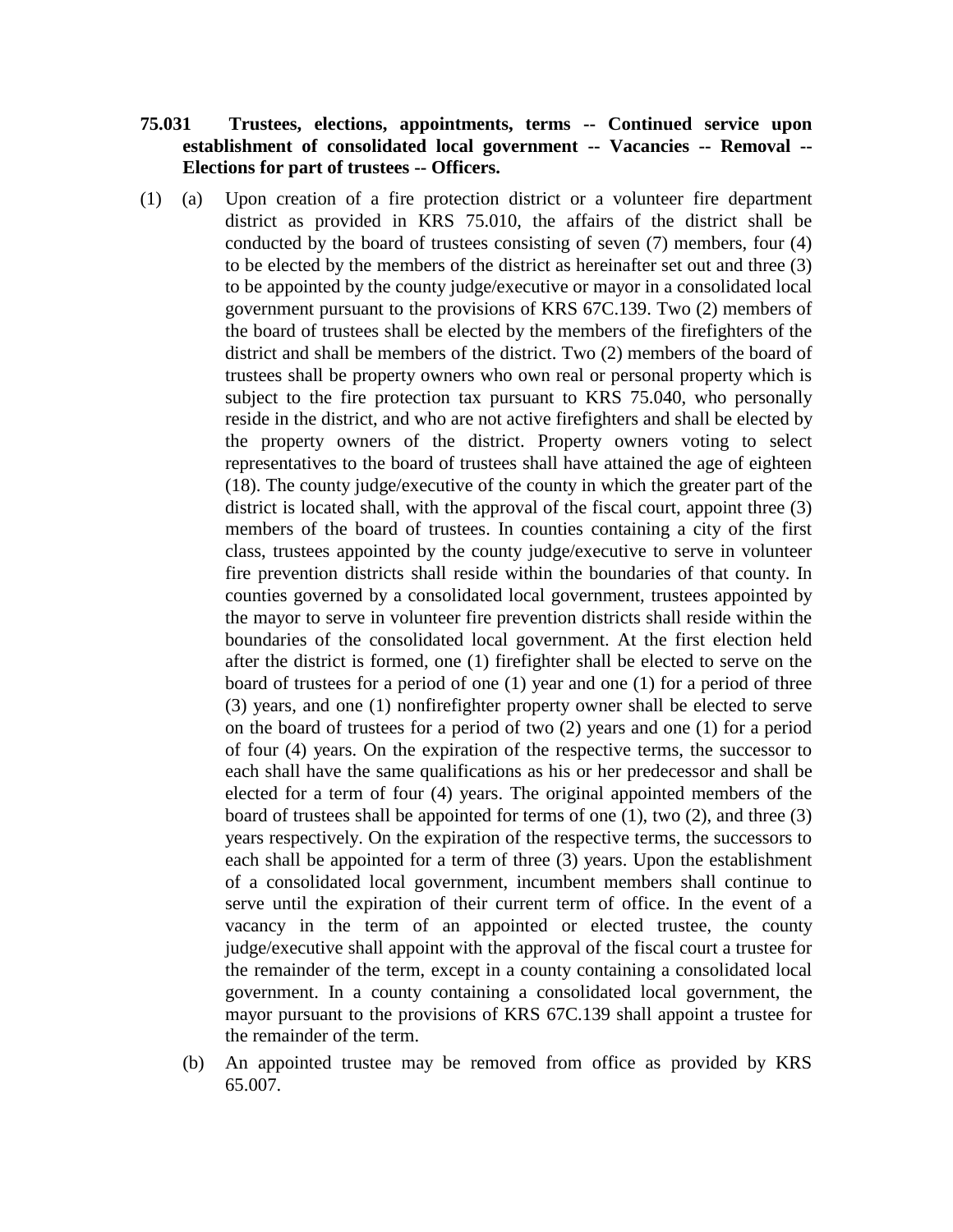- (c) No person shall be an elected trustee who, at the time of his or her election, is not a citizen of Kentucky and has not attained the age of twenty-one (21).
- (d) Unless otherwise provided by law, an elected firefighter trustee may be removed from office by the mayor of a consolidated local government, or in a county not containing a consolidated local government, by the county judge/executive of the county in which the greater part of the district is located. An elected firefighter trustee may be removed after a hearing with notice as required by KRS Chapter 424, for inefficiency, neglect of duty, malfeasance, or conflict of interest. The hearing shall be initiated and chaired by the county judge/executive of a county or the mayor of a consolidated local government, who shall prepare a written statement setting forth the reasons for removal. The trustee to be removed shall be notified of his or her proposed removal and the reasons for the proposed removal by registered mail sent to his or her last known address at least ten (10) days prior to the hearing. The person proposed to be removed may employ counsel to represent him or her. A record of the hearing shall be made by the county judge/executive or mayor respectively.
- (e) The removal of an elected firefighter trustee of a fire protection district shall be subject to the approval of the fiscal court of the county in which the greater part of the district is located in those counties not containing a consolidated local government or the legislative council in a county containing a consolidated local government.
- (f) An elected firefighter trustee removed pursuant to paragraphs (d) and (e) of this subsection may appeal, within ten (10) days of the rendering of the decision of the fiscal court or legislative council, respectively, to the Circuit Court of the county in which the greater part of the district is located. The scope of the appeal shall be limited to whether the county judge/executive, mayor, legislative council, or the fiscal court respectively, abused their discretion in removing the trustee.
- (2) The elective offices of members of the board of trustees shall be filled by an election to be held once each year on the fourth Saturday of June between the hours of 11:00 a.m. and 2:00 p.m. The polls shall be located at the principal fire house in the district. The date, time, and place of the election shall be advertised in accordance with KRS 424.120. This notice shall be advertised at least thirty (30) days prior to the election date and shall include the names and addresses of the candidates to be voted on for each position of trustee. In lieu of the published notice for the election of the firefighter trustees, written notice containing the information required to be advertised may be sent by first-class mail to each member of the firefighters of the fire protection district or volunteer fire department district, addressed to the firefighter at his or her residence, at least thirty (30) days prior to the election date. The nominations for candidates for trustees both representing the firefighters and the property owners residing in the district shall be made in accordance with the bylaws of the department. The terms of the three (3) trustees appointed by the county judge/executive or mayor shall start at the same time as the